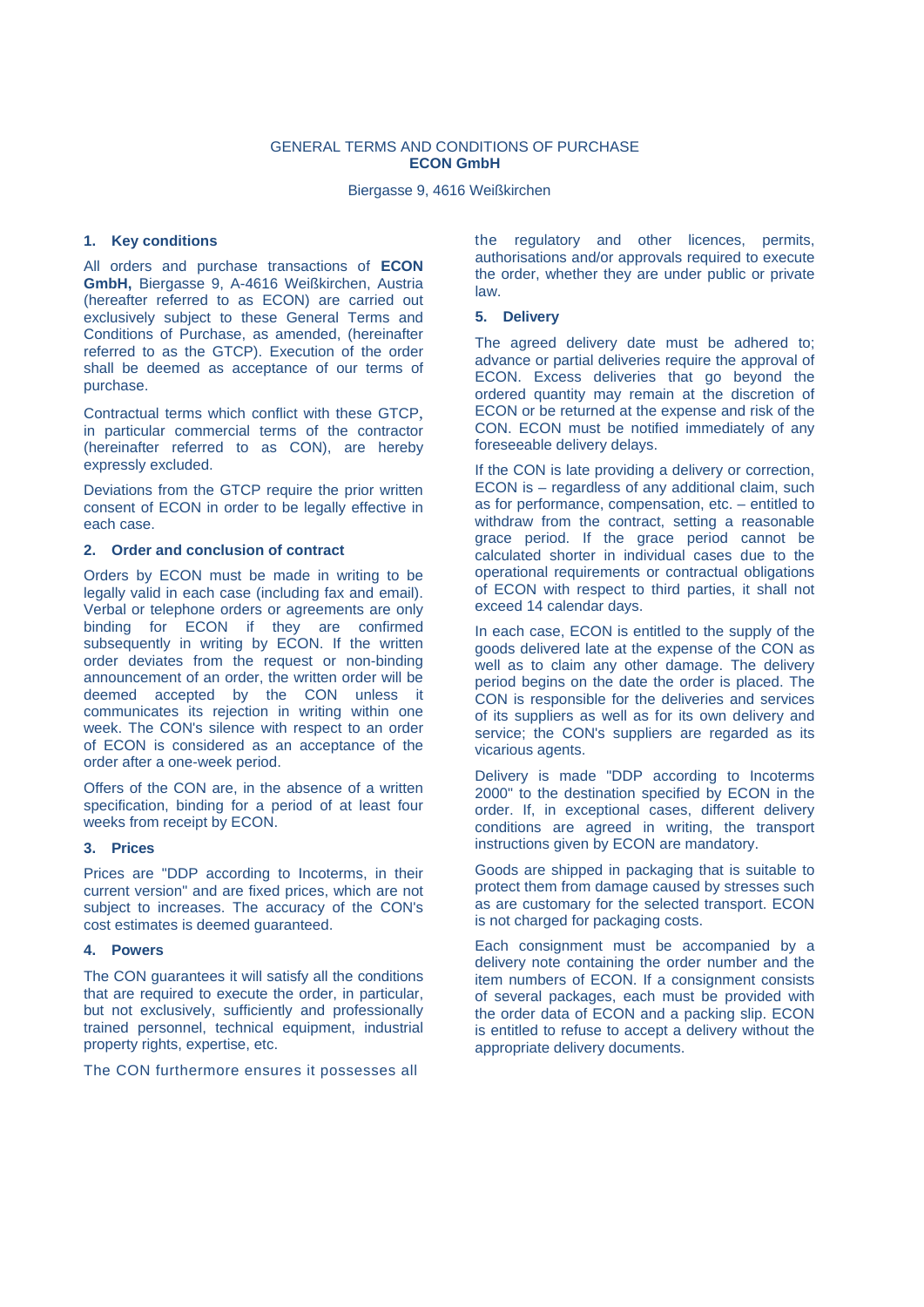#### **6. Place of performance**

The headquarters of ECON in A4616 Weißkirchen is agreed upon as the place of performance for all obligations resulting from the business relationship or, deviating from that, the receiving station as stipulated by ECON.

# **7. Payment**

Invoices are due for payment only after complete delivery and proper accounting, even if partial deliveries are accepted. Similarly, the discount period only begins upon complete delivery and proper accounting.

Notwithstanding deviating written agreements in individual cases, invoices addressed to ECON are due for payment within 30 days of receipt of the invoice after complete delivery and proper accounting; for payment of a partial invoice or the final or total invoice within 14 days, the CON grants a 3% discount. Payments are, in any case, considered to be made on the date ECON's account is debited. When sending cheques, payment is considered to have been made one working day after ECON dispatches the cheque.

For deliveries before the agreed date of delivery, payment and the discount period only begin from the start of delivery date specified in the order.

# **8. Prohibition of assignment/offsetting**

The CON is not entitled to offset against claims of ECON with any counter-claims that it should ever have against ECON as a result of any title, unless ECON has recognised the claim of the CON in writing or it has been established in court.

The CON is not entitled to assign its claims concerning ECON to third parties or to otherwise use them for the benefit of third parties. Assignments made contrary to this prohibition and other dispositions are invalid without the express written consent of ECON.

# **9. Warranty and guarantee**

Information about features, quality or intended purpose of the goods or service ordered are considered guaranteed by the CON within the sense of an express warranty. In addition, the CON guarantees that the ordered goods and services are of superior quality and are fully functional, free of rights or claims of third parties, especially those based on industrial or other

intellectual property.

The warranty and the guarantee period is, except for any deviating written agreements, 24 months from acceptance of the goods by ECON. The applicability of § 377 of the Austrian Commercial Code (UGB) is excluded by mutual agreement. The CON is therefore not entitled to raise objections concerning notification of defects which are incomplete, delayed or not properly formed. If ECON contests a defect within the warranty period then it is presumed to have existed at the time of delivery to ECON, by derogation of the presumption rule of § 924 of the Austrian Civil Code (ABGB). In the case of an extra judicial notification of a defect within the warranty period, ECON is entitled to enforce the guarantee and/or warranty claim as a result of the defects notified up to six months after expiration of the warranty period. Claims for damages by ECON are subject to statutory limitation periods.

In the event of liability, without prejudice to other legal options, including in the case of remediable deficiencies, ECON has the right to request as it chooses the free replacement, change, free removal of the defect or a reasonable price reduction, or to have the good repaired at the expense of the CON.

Any travelling time, inspections and transportation shall be borne by the CON. If full corrective action is required, the guarantee and warranty period starts again on that date, including for the original defect-free parts supplied (service).

Several CON are liable with respect to ECON jointly and severally.

The liability of ECON as well as of third parties working on behalf of ECON is excluded for slight negligence in any case; this is also true in the context of the duty to avert, minimise or mitigate loss.

# **10. (Product) liability**

In the event that a claim is asserted against ECON on the basis of product liability or otherwise due to defects or damages, the CON is obliged to release ECON of such claims if the damage was caused by a flaw in the subject of the contract supplied by the CON or by a breach of the CON or its vicarious agents. Provided the cause of the damage is the responsibility of the CON, the CON will bear the burden of proving that it was neither the cause of, nor was it at fault for, the damage.